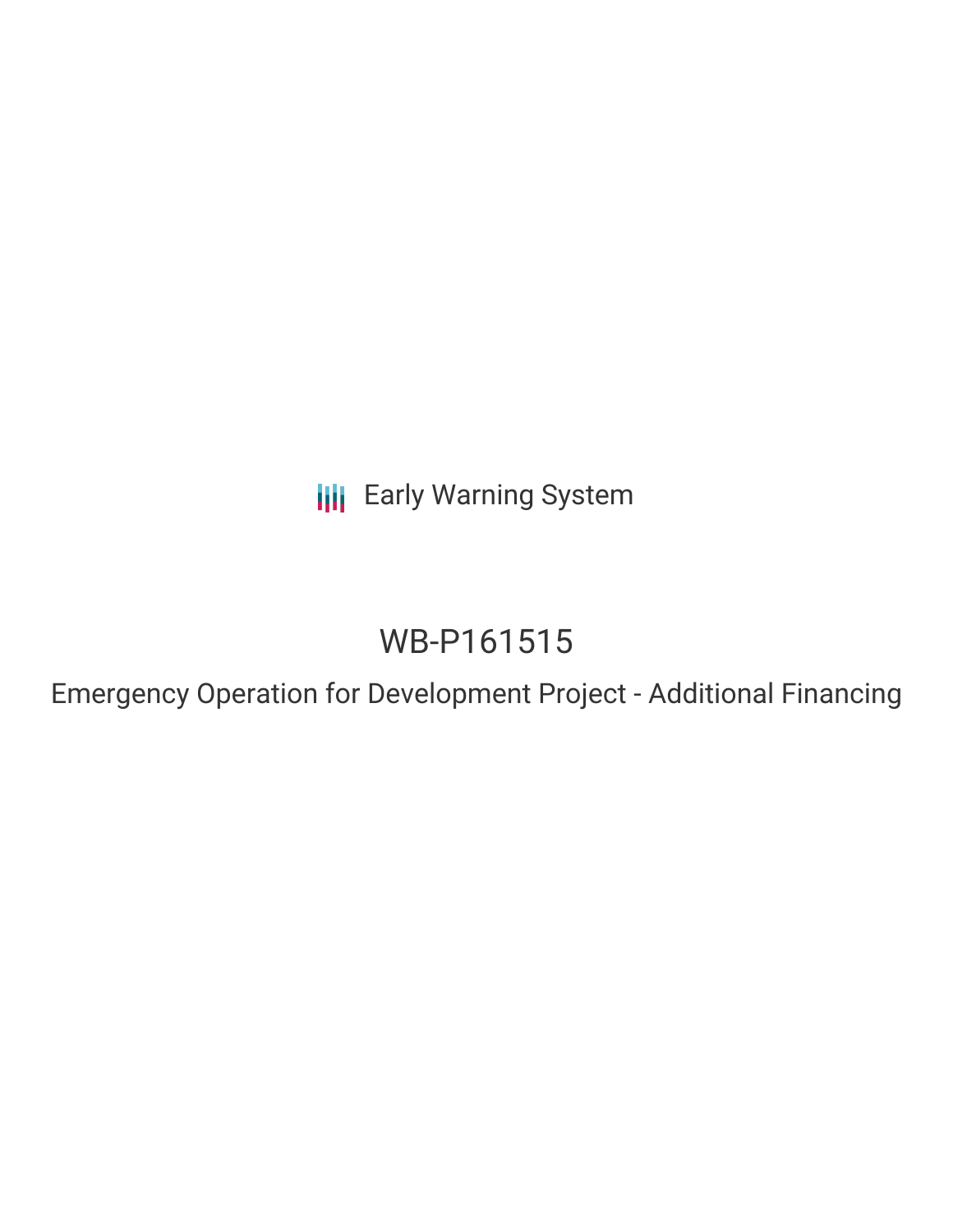

## Early Warning System Emergency Operation for Development Project - Additional Financing

#### **Quick Facts**

| <b>Countries</b>               | Iraq               |
|--------------------------------|--------------------|
| <b>Financial Institutions</b>  | World Bank (WB)    |
| <b>Status</b>                  | Active             |
| <b>Bank Risk Rating</b>        | U                  |
| <b>Voting Date</b>             | 2017-10-31         |
| <b>Borrower</b>                | Government of Iraq |
| <b>Investment Amount (USD)</b> | \$400.00 million   |
| <b>Project Cost (USD)</b>      | \$400.00 million   |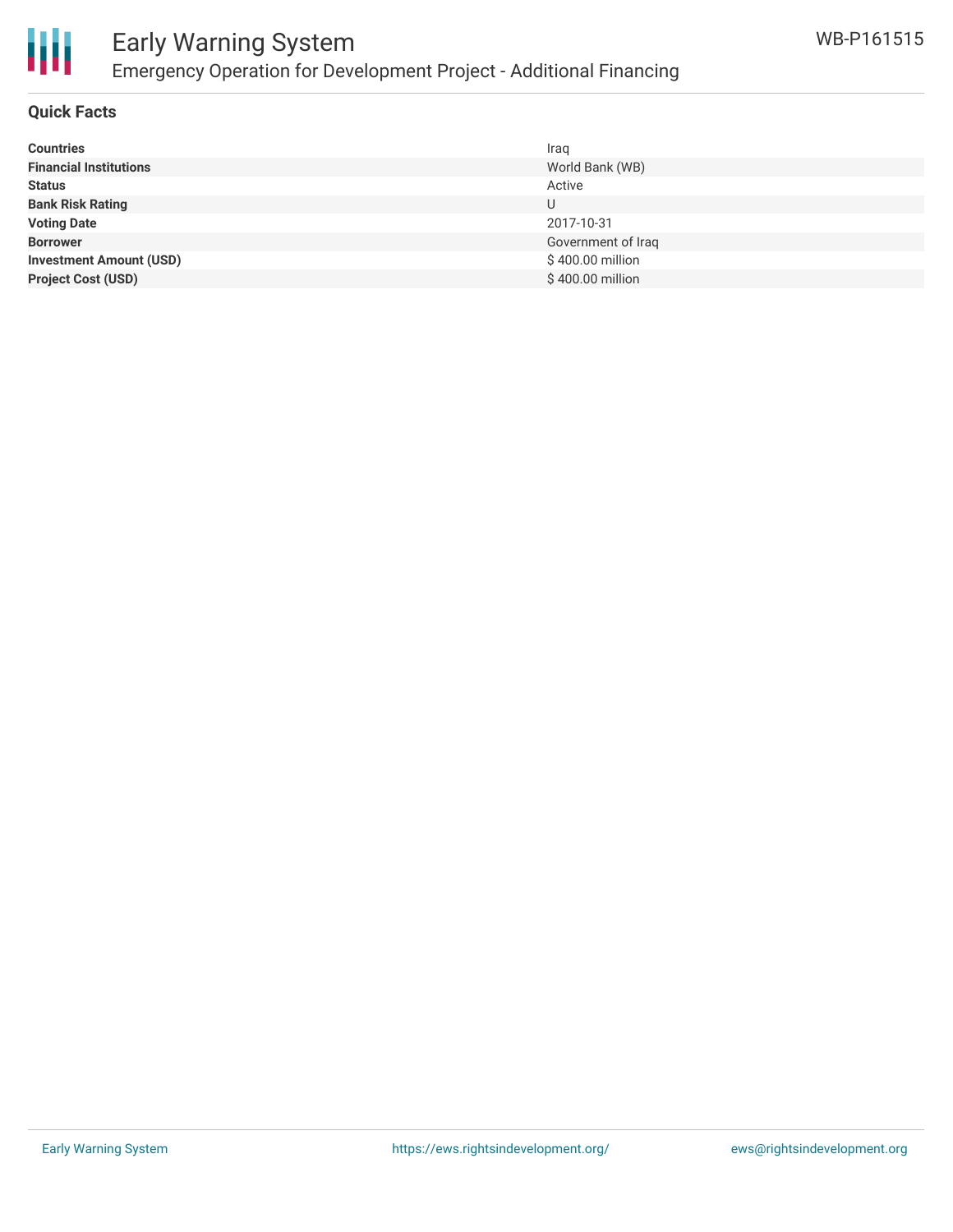

#### **Project Description**

The Project is to support the Republic of Iraq in the reconstruction of damaged infrastructure and the restoration of public services delivery in Targeted Municipal Areas.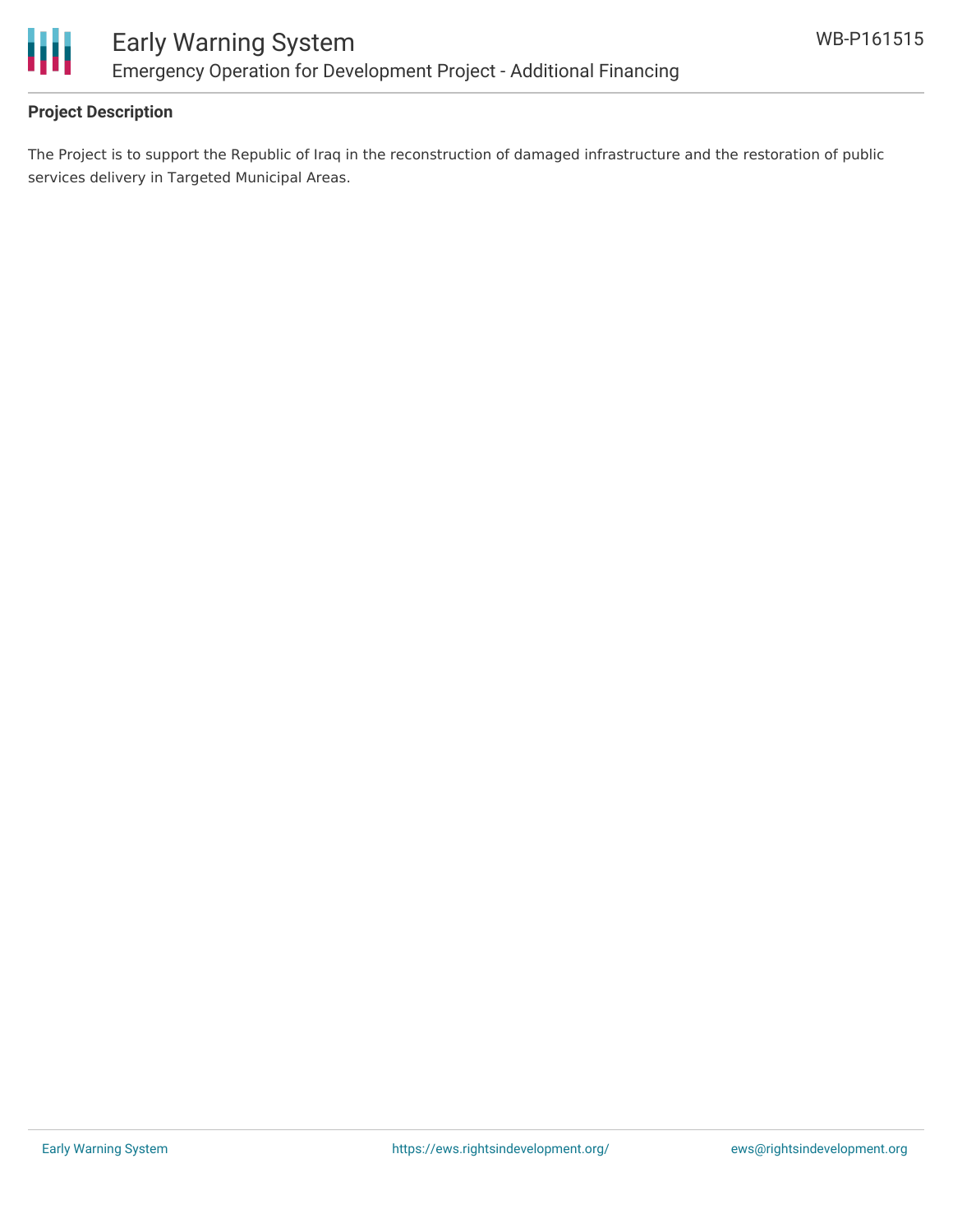

## Early Warning System Emergency Operation for Development Project - Additional Financing

#### **Investment Description**

World Bank (WB)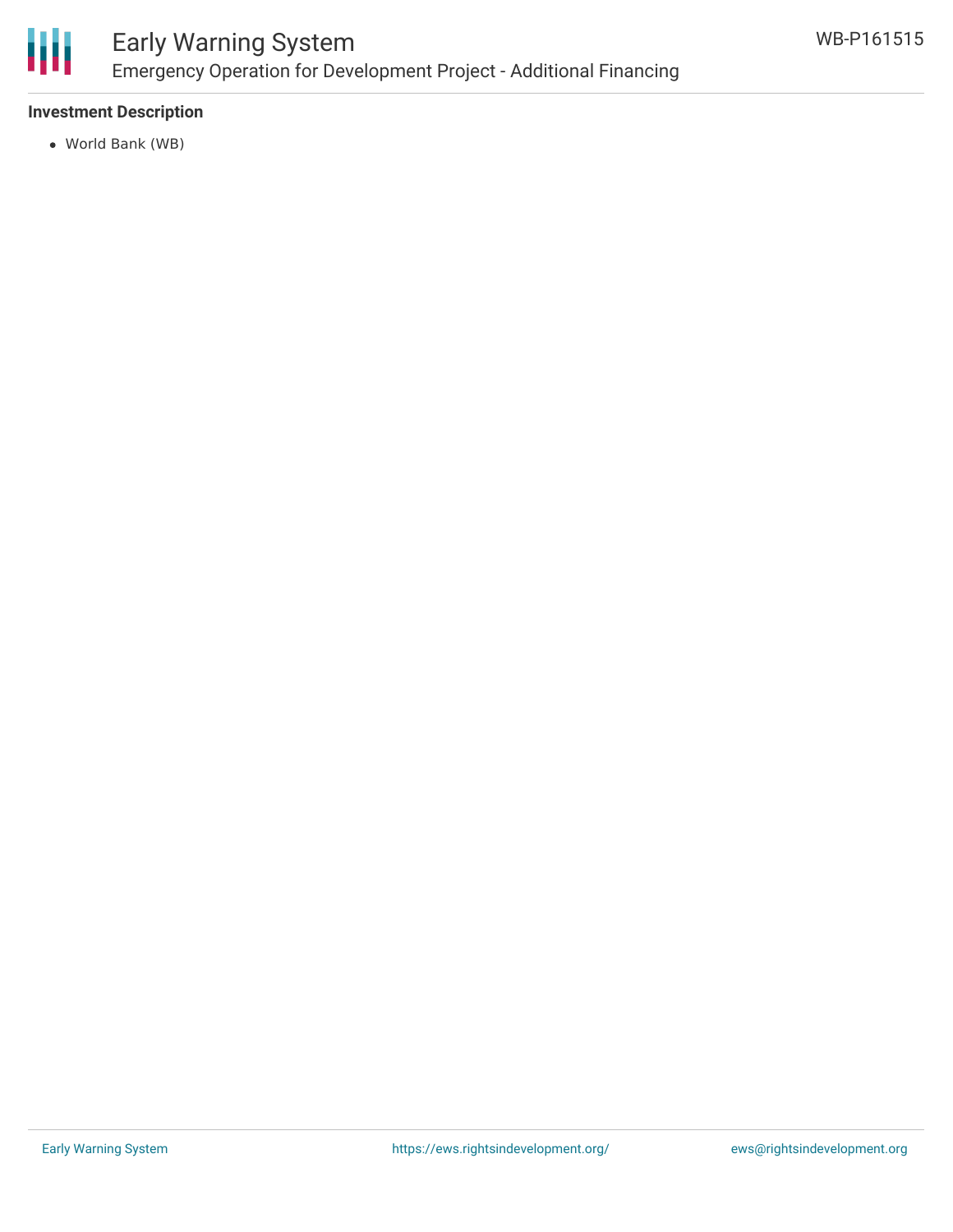

#### **Contact Information**

Name:Reconstruction Fund for Areas Affected by Terroristic Operations Contact:H.E. Dr. Mustafa Hiti Title:Coordinator of the Reconstruction Fund Email:mustafa\_alhiti\_s@yahoo.com

#### ACCOUNTABILITY MECHANISM OF WORLD BANK

The World Bank Inspection Panel is the independent complaint mechanism and fact-finding body for people who believe they are likely to be, or have been, adversely affected by a World Bank-financed project. If you submit a complaint to the Inspection Panel, they may investigate to assess whether the World Bank is following its own policies and procedures for preventing harm to people or the environment. You can contact the Inspection Panel or submit a complaint by emailing ipanel@worldbank.org. You can learn more about the Inspection Panel and how to file a complaint at:

http://ewebapps.worldbank.org/apps/ip/Pages/Home.aspx.